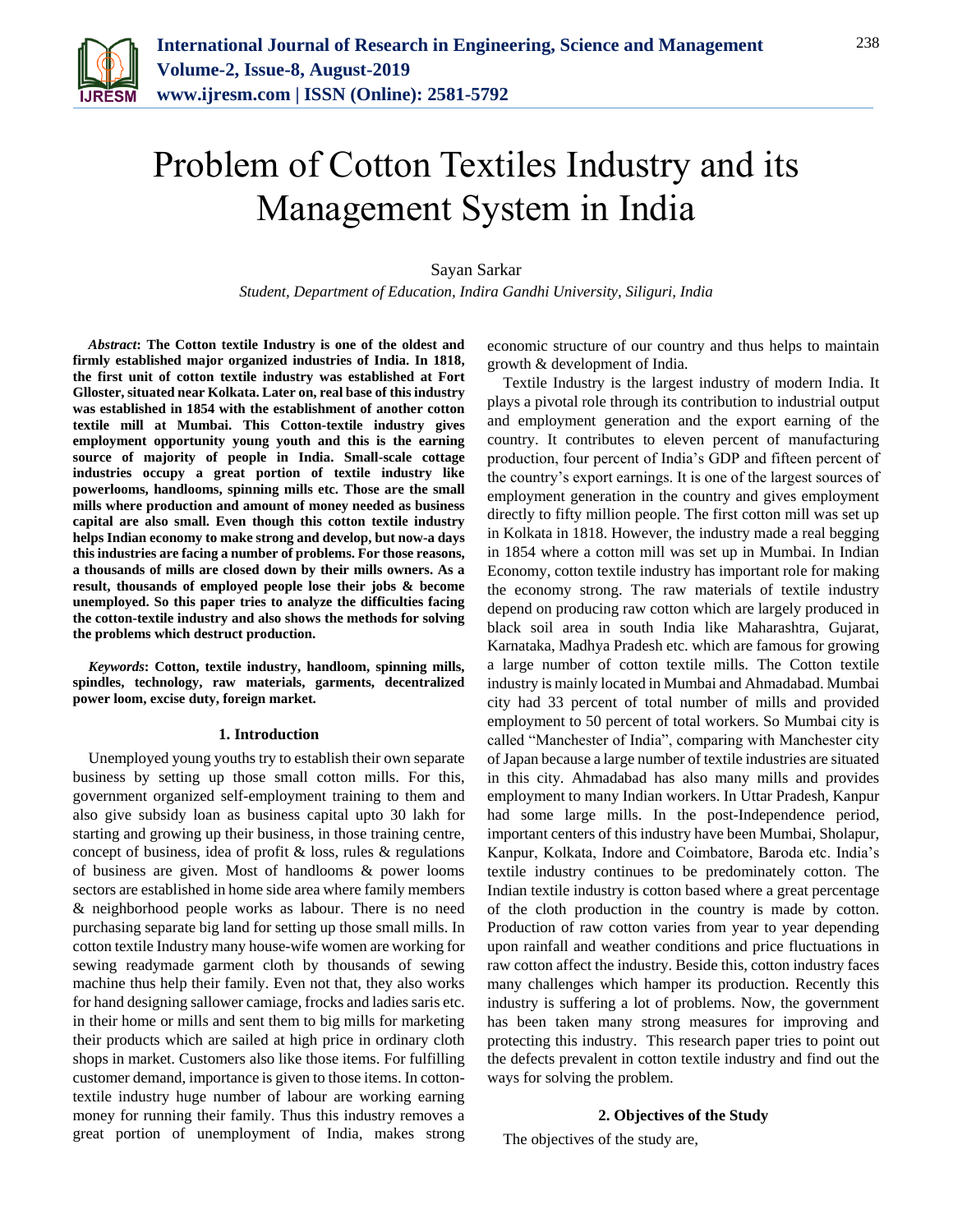- 1) To know about cotton textile industry and its existing problems.
- 2) To analyze the nature of demand, supply and price fluctuations of raw cotton which affect the production of textile industry?
- 3) To suggest the measures for solving the problem and to give a picture of total production process.
- 4) To put forward an ideal model for cotton textile industry and compare it with total textile production in India.
- 5) To put forward recommendations for developing the cotton textile industry in India.

## **3. Methodology of the Study**

The data will be collected from primary and secondary source in Indian framework. The primary data will be collected with the help of interview method & survey method. The primary data will be collected from a sample survey among the raw cotton farmers, producer and owner of the factory, labours, retailer and whole seller in the market, consumer & market buyers. The information has been collected by observation and the conclusion has been made on the basis of this information. For evaluating the objectives of the study the secondary data will be collected from the various sources such as books, journals, reports, websites, university libraries, planning commission, govt. publications (central and state), state and district wise statistical office, raw cotton produce and cotton textile industry committees etc.

### **4. Statement of the problem**

The cotton textile industry in India is having its three distinct categories in the organized sector like Spinning mills, coarse and medium composite mills and fine & superfine composite mills respectively. Cloth production occur in three different sectors such as mills, power-looms and handloom. The mill sector played a dominant role in cotton textile industry at initial stage. But its importance was reduced with the growth of power looms and handloom. There are mainly four sectors in the textile industry-mill sector, power loom sector, handloom sector, and hosiery.

Within this industry, raw material is converted to highest value added products like read-made garments, other cloths and made-ups. The structure of the textile industry is complex, consisting two types of mill sectors. It has modern, sophisticated and highly mechanized mill sector in one side and the hand spinning and hand weaving (handloom) sector on the other side which falls the decentralized small scale power loom sector. There are about two thousand cotton mills in the country, where one thousand are spinning mills and three hundred are composite mills. The textile industry is one which India has an opportunity for success on a global scale, given the low cost of labor. Over the years the government has granted many concessions and incentives to the decentralized sector with the result that the share of this sector in total production has increased considerably. While the share of the mill sector

in total cloth production was declined from 1951 to 2018.The share of the decentralized sector rose from 1951 to 2018. Of the three sub-sectors- handlooms, power looms and hosiery- in the decentralized sector, it is the power looms sub-sector which has grown in large amount at a faster pace. As a result, its share in total cloth production in the country has risen nearly seventy percent. There are many reasons for the fast development of the power loom sub-sector. These are as follows,

- 1) Government's favorable policies on synthetic fabric industry.
- 2) Ability of this sub-sector to introduce flexibility in the product.
- 3) Low labour costs achieved indirectly through the flexible use of labour itself resulting in lower cost of production and providing an edge in the market.
- 4) Increase in exports from the power loom sub-sector.

The cotton-textile industry contributes a larger portion to the export earnings of India and thus plays a vital role in growth & development of Indian economy. Export of India earns larger amount of foreign money from this industry and by exchanging those foreign money, Indian foreign exchange reserve increases which helps developing the economy. The decentralized power loom sector plays a pivotal role in meeting the clothing needs of the country. The production of cloth as well as generation of employment has been rapidly increasing in power loom sector. It produces a wide variety of cloth with intricate designs. The handloom sector provides employment many people engaged in weaving and allied activities. The production of handloom fabrics has also increased and it contributes substantially to the export earnings. In case of the production of both of these mixed cloth and manmade fibers, the share of decentralized sector has increased considerably and constitutes the major portion of the output. The cotton arid synthetic industry is occupying a very unique place in the world export market. In respect of total quantity of export India's position is second after Japan and meeting to the needs of more than twenty percent of world export. It is also the largest net foreign exchange earner as the import content in the textile goods is very low. During the last 50 years, the share of cotton cloth in total cloth production had declined. During the same period other fabrics have raised their share. The mill sector production of all fabrics has been declining over the years mainly because of heavy competition by the decentralized sector (power loom sector). Due to government encouragement the decentralized sector's production of all the three kinds of fabrics rose continuously. The mill's share in the total production of all fabrics has declined from 1985 to 2013. But the decentralized sector has raised its share in total production of fabrics. The organized textile industry consists of three categories, i) spinning mills, ii) coarse and medium composite mills and iii) fine and superfine composite mills. Spinning mills are generally small in size where small numbers of labours are working. Consequently, many of those mills became uneconomic units and fell into difficulties. At same time, Fine and superfine composite mills use foreign cotton, never kept stock restriction and they carry on stable production programmes in cotton textile industry.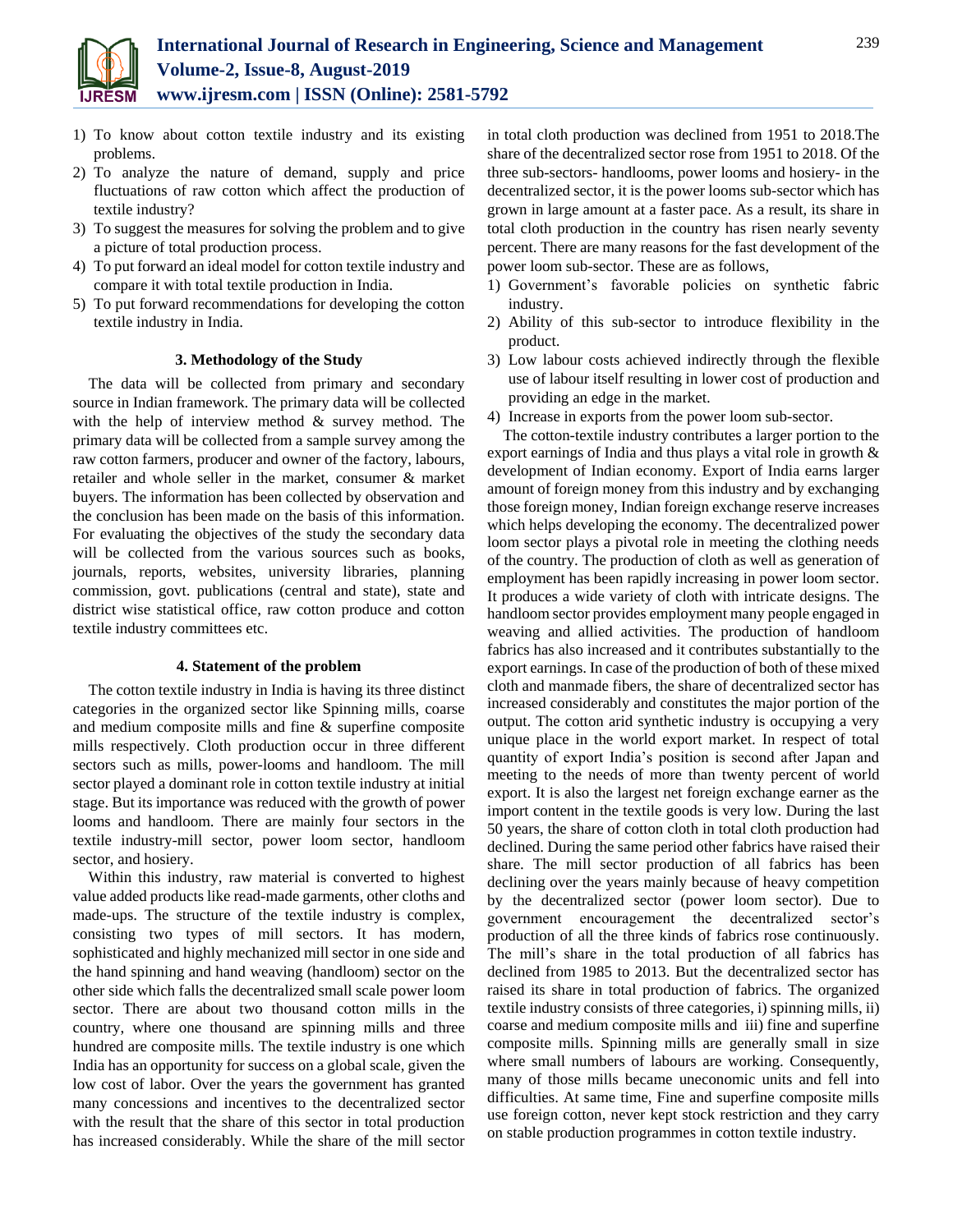

## **5. The problems of the Cotton Textile Industry**

In past, cotton mill industry suffered from incompetent and selfish managing agents and directors who were more interested in their own profits. They did not take sufficient interest in finance reserve or proper maintenance of machinery is modernized. The closure of many textile mills in the country was forced upon by short-sighted union leadership. The Bombay mill industry was suffered by one-year long strike organized by labour trade unions. Besides these the two most important factors which have spelt disaster to the industry in the three decades are government's textile policy and growth of power loom sector. The result was that one third of the mills became sick and was closed down. In this way, many mills were closed down.

The cotton textile industry in India has been suffering from the problems like:

1) Obsolete machineries, 2) Problems of modernization 3) Lack of raw materials 4) Non-utilization of production capacities 5) Lack of electricity power supply 6) Increasing government control and heavy excise duties 7) Higher unit cost of production 8) Inefficient & uneconomic firms of production 9) Increasing labour problems, strikes by trade union pressure on demanding high wage, leave & other facilities. 10) Shortage of Finance and 11) Growing sickness among the textile industrial units.

For these above reasons many private and non-small-scale industry textile mills have been closed. As a result, about two lakh workers has affected with the closure of weak silk and other textile mills. Among them Tamil Nadu has been the largest number mills being closed which is followed by Maharashtra, Gujarat and Andhra Pradesh respectively. Most of the mills are developed in south India in Maharashtra, Gujarat, Madhya Pradesh Andhra Pradesh etc. because those areas are black soil area which is very fertile, suitable and comfortable for producing raw cotton. Raw cotton is main raw materials of cotton-textile industry and huge amount of raw cotton is needed for producing textile cloths. Black soil has also high water resistant capacity, so it is very fertile for producing cotton which is supplied to textile industry for production. As a result, cost of production become low and there is availability of raw materials which increase profit percentage of industry owners and helpful for earning & saving more money. So if those industries are facing hindrances & are closed down, then a great economic hazard & destruction will happen in future which make wick the country's base & structure. To remove these problems, we have to know & understand the problems briefly which are discussed below.

The problems of the cotton-textile industry are,

*1) Problem of Raw materials:* The industry faces the problem of building up a regular supply of its raw material -cotton-in adequate quantities. Despite the important of the industry and the long period of its growth, the position of raw material has remained unstable. The most disappointing feature of cotton cultivation is that whereas India has the largest area under

cotton, even though among total world production of cotton the country produces only small percentage of the world output of cotton. Uncertainties in the raw material market and in particular, fluctuations in the prices of raw cotton are two major causes of sickness and consequently closure in the textile industry.

*2) Government controls and heavy excise duties:* The cotton textile industry has suffered badly due to wrong and often confused policies of the Government. At one time, prices of cloth were fixed by the Government far below cost. But after the cotton yarn distribution scheme of 1972, the Government made it obligatory on all mills to supply sixty percent of the production of yarn to be decentralized sector at reduced rates. The duty on imported cotton was very high and it not only made import of cotton quite expensive but exercised an upward pressure on the price of indigenous cotton. The excise duties on different verities of cotton cloth were quite heavy and besides, they were discriminatory. A serious problem of the mill sector at one time related to production of controlled cloth. To ensure availably of coarse and medium varieties of cotton cloth, the government has raised, the total quantity of controlled cloth to be produced by mills. A contributory factor for the sickness of the cotton textile industry was the controlled cloth scheme under which the price of cotton alone was higher than the stamped price of cloth. In 1980, the government exempted the mills from the obligation to produce controlled cloth. But by that time cotton mill industry was ruined and many mills were forced to shut down.

*3) Obsolete Machinery and Need for Modernization:* Since the cotton textile industry is fairly old in India and a number of mills were set up long back, the machinery and equipment have grown old and outdated and need fast replacement. Production with the help of such outdated machinery results in higher costs and poor quality of product. India mill industry has to compete with countries like Taiwan, Hongkong, South Korea which are using sophisticated machinery. The government set up in 1986 the Textile Modernization Fund and requested the IDBI to operate it.

*4) Higher cost and competition in Foreign Markets:* The Indian cotton textile industry has been facing increasing competition in world markets. This is largely due to low productivity and high cost and consequently high prices of Indian textiles.

*5) Poor quality and low productivity of cotton:* Productivity of cotton in India is very low, around half of the world average. Cotton cultivation is done in India by small farmers with very small farms and with improper technology and methodology. Outdated farm practices and poor maintenance of the market causes the poor quality of cotton which creates difficulties for the spinning industry.

*6) Fiscal structure skewed against modern, integrated mills:*  The fiscal structure in India has been biased against the modern, integrated mills with the result that the organized textile industry has not been able to attract much investment in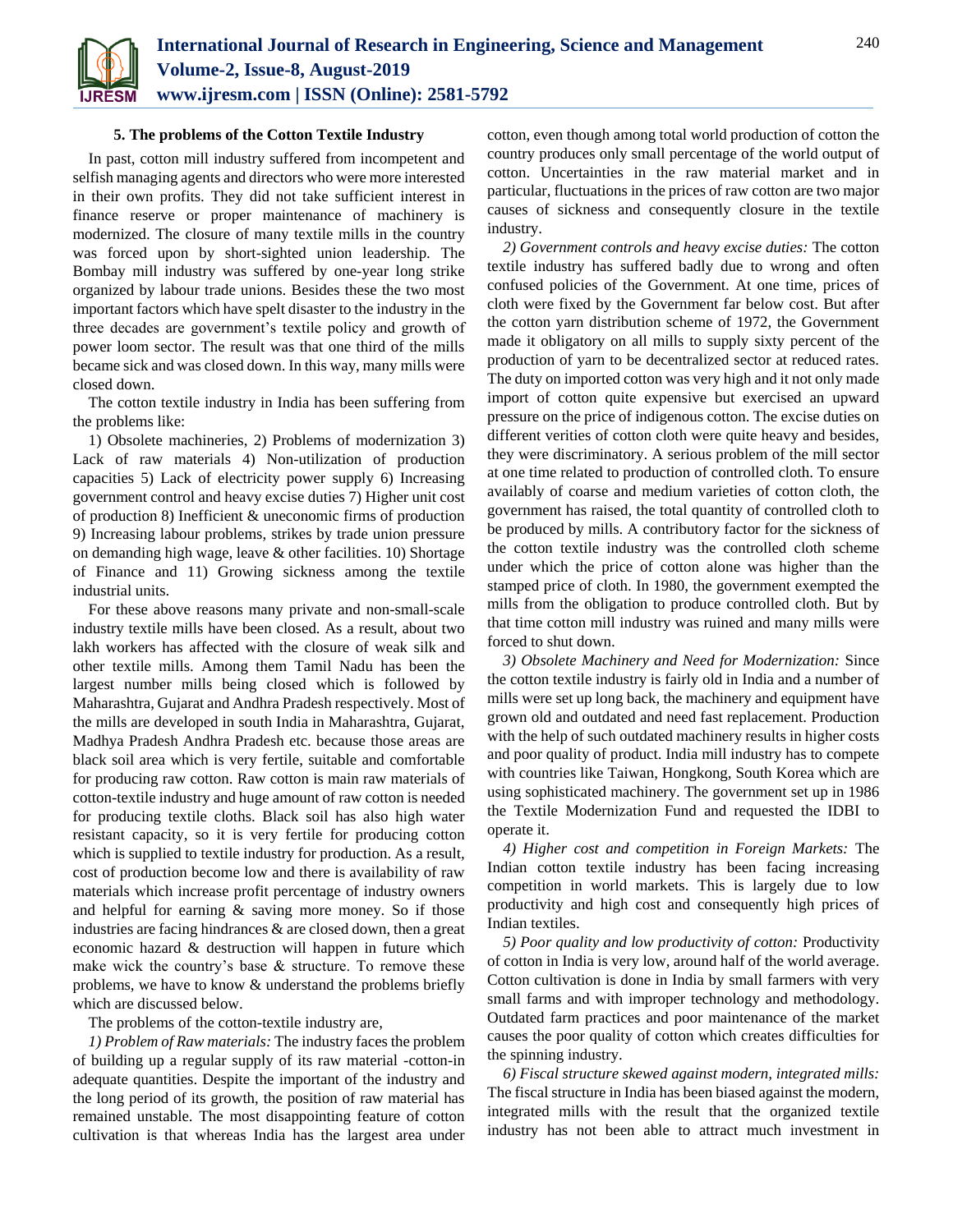

modernization in the last three decades. Both in weaving and processing, India has small and tiny units dominating the sector with outmoded technology. In the process of trying to protect marginal segments of an expanding industry where India traditionally has had competitive advantage, fiscal policy has been killing the industry itself. The net result is that India is left without domestic production of quality textiles needed by the largest and most lucrative segments of the garment trade.

*7) Interest burden and NPAs:* Today, the textile industry occupies a significant portion of the NPAs (non-performing assets) of the banking sector in the country. For a large number of technically viable mills, the pressure of unbearable interest burden has been the limiting factor to growth and even to survival.

*8) Labour problems:* In modern days, most of cotton textile products are produced by improved machinery which has higher capacity of production than an ordinary labour and naturally it replaces labour in production. So larger amount of labours are not needed. The cotton textile industry has been faced with frequent labour problems. Cotton textile mills have become the playground for personal rivalries and political groups. Protests from labour have also come in way of modernization of textile mills due to fear of displacement and unemployment. The problem arises due to stagnant demand conditions, there is little possibility of the displaced labour being employed elsewhere in the sector. For example, a single worker can manage fifty automatic looms in place of five nonautomatic looms.

*9) Eroding cost competitiveness:* India suffers from competitive disadvantage. Indian salaries and wages are higher by thirty percent than China and Pakistan. Indian spinners pay hundred to none hundred fifty percent more than their competitors. Not only is that but also for their power making power cost thirteen percent of the production cost.

*10) Dismantling of MFA and India's dissatisfactory export prospects:* Since 1975 the textile and clothing industry came to be governed by MFA (multi-fiber arrangement). The MFA handed countrywide quotas for exports of textiles. India had bilateral arrangement under MFA with USA, Canada, Australia, countries of the European Union etc. However, the Agreement on textiles and Clothing (ATC, 1995 which is a part of WTO agreements), the MFA was dismantled with effect from January, 2005. This opened up the textile industry to free competition at the international level for the first time in last 40 years. China and India will gain from this but it faces a lot of difficulties. India and china with their investment capacity, cotton and synthetic fibers production units suffer diseconomies of scale which hamper the cotton-textile production. Within one year of MFA regime, Indian textiles face many ups and downs movements after that, initially due to appreciation of Indian Rupee in 2008-09 and subsequently for global meltdown. Moreover, the performance of India's textiles continues to lag substantially due to rate of growth of exports. There are hundreds of power loom units producing most of the fabrics in the country with the share of the organized mill industry being

negligible. China is moving towards modernization and upgradation and investing in large sums of money in building up its textiles and clothing industry, but the Indian industry has shown complacency and lack of enterprise. Indian industry has cost disadvantage and does not have better infrastructure.

*11) Competition from the Decentralized Sector:* An important factor for the growing sickness of the mill sector is the growth of the decentralized sector, the government allowed excise concessions and other privileges, such a s exemption from the production and controlled cloth. The level of wages in this sector was much lower than that in the mill sector. Often, the decentralized sector made use of the names of the wellknown mills and outsold the latter. The share of mill sector declined from sixty to four percent between 1951 and 2018, but the share of decentralized sector has been rising rapidly over the last many years.

# **6. Recommendations and the government undertaken policy for solving the problem**

Recently government of India has taken certain positive steps for the improvement of conditions of cotton textile industry in India. There are many remedial measures has been taken by the government for solving the problems of cotton textile industry. Those measures are as follows,

- 1) Increasing financial helping source for its modernization.
- 2) Reduction of import duties on the export of textile machineries, raw materials & others things necessary for production.
- 3) Reduction of excise duties on improved yarn.
- 4) Setting up National Textile Corporation to run the sick mills.
- 5) Introduction of new Textile Policy for the modernization and expansion of this industry.
- 6) Setting up Textile Modernization Fund in 1986.
- 7) Adopting new strategy for the sick mills which includes providing working capital finance to control the liquidity problems, capacity modernization and shedding of surplus labour through a voluntary retirement scheme which will be handled by recently established National Renewal Fund.
- 8) Technological upgradation of the handloom sector, encouraging power loom cooperative societies to upgrade capacities.
- 9) Liberalization policy have been undertaken to remove or reduce controls like high import & export tariff, cota etc. and bring greater transparency in this sector. For this Foreign businessmen are given opportunity to come & set up their business by investing money. They invest foreign money either in partnership business, as company shareholders or establish their business by setting up own textile mills or industry.
- 10)The current export entitlement distribution policy which known as quota policy has been taken to make the system of quotas more simple, transparent which help to bring greater export earning & to facilitate modernization of this industry. Much Agreement has been signed on textile & cloth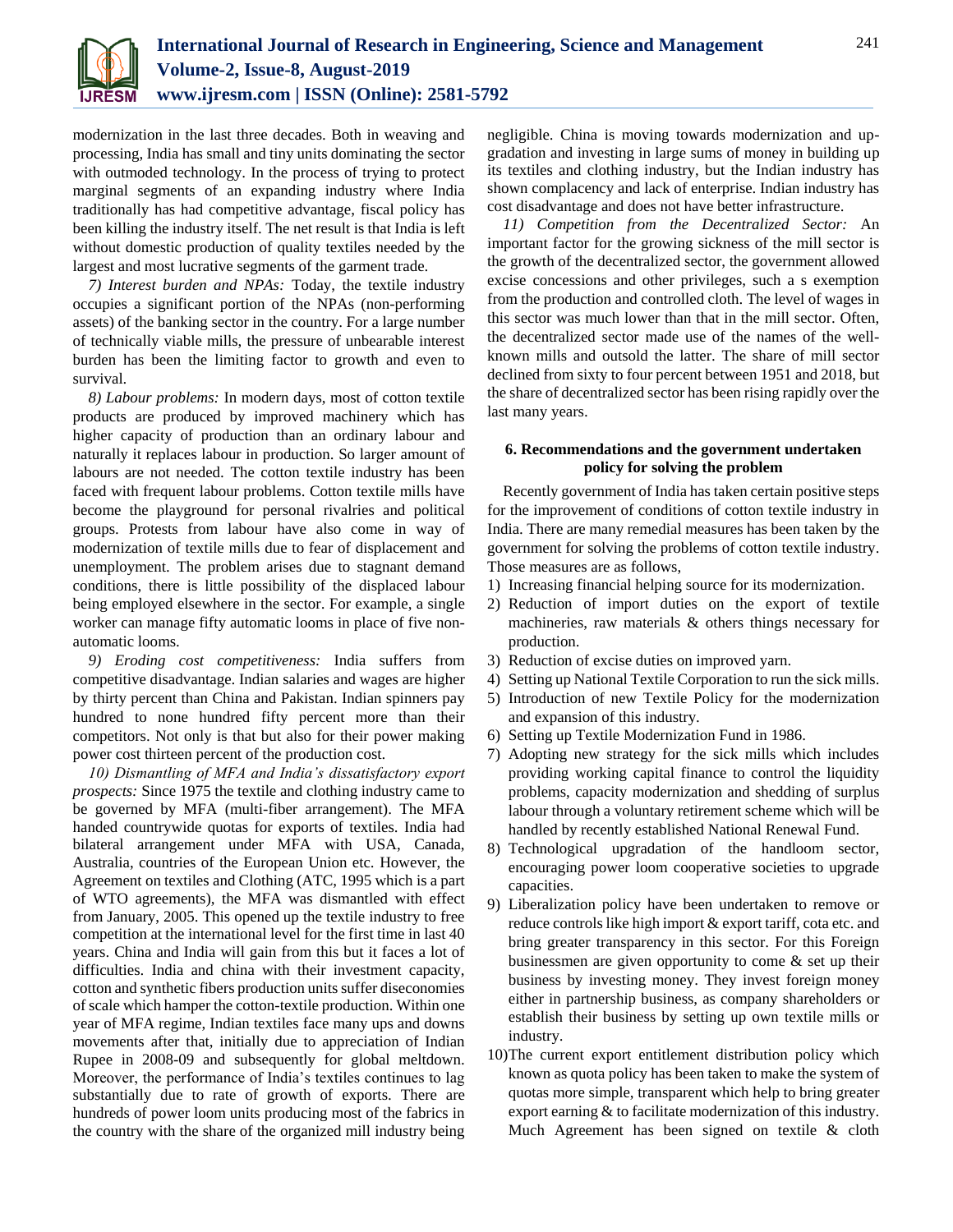

production as part of the Act of GATT.

- 11)To improve in product quality & cost efficiency the government has proposed two major initiatives like Cotton Technology Mission & Technology Upgradation Fund for improving productivity and quality of cotton. Besides this, government also set up an expert group to review the existing textile policy and recommend changes in production of cotton-textile industry to tackle increasing international competition in international cloth market by improving quality of production. The government has also adopted the many flagship schemes namely the Technology Upgradation Fund Scheme and the scheme for Integrated Textile Parks, Integrated Skill Development Scheme etc. Moreover in different five-year planning period also, government has been adopted various active measures for improvement of cotton-textile industry and has increased budget outlay by increasing investment amount for developing infrastructure & quality of production of cotton textile industry. All these measures become beneficial and helpful to bring great success & achievement in cottontextile industry production.
- Many cotton mills became sick and closed down. At one time nearly one third of the mills were closed down, throwing thousands of workers out of employment. The Government has set up the National Textile Corporation (NTC) to run these sick mills. At present, NTC has one hundred twenty mills under its management out of which sixty have been identified as unviable mills and fifty-five are viable mills. The Government of India has been regularly giving in money to rehabilitate and modernize these mills.
- To modernize the textile sector, the government of India announced its Textile Policy in November, 2000 to make India a global market in textiles and readymade garments by raising the industry's exports. The Government has decided to dereserve the garment industry from the small-scale industry category to make the industry more competitive. Two more modifications were introduced. Foreign direct investment limit of 25 percent was removed and foreign companies could make hundred percent investments through Foreign Investments Promotion Board (FIPB) route. Secondly, a large amount export obligation on firms in which foreign equity was allowed was removed. The government did not agree to the recommendations of the Satyam Committee to abolish the Handloom Reservation Act and removal of hank yarn obligation due to social causes including the need to protect handloom weavers. The government would implement in a time bound manner the Technology Up-gradation Fund Scheme covering all manufacturing sectors of the textile industry. The main aim of the policy is to achieve an increase in cotton productivity by upgrading quality to global standards. For the spinning sector, the New Textile Policy would continue to modernize, liberalize and encourage export of cotton yarn and review the hank yarn obligation while encouraging adequate quantity of yarn to handloom weavers.
- Textile Industry had a long history for example, voluntary export restraints for cotton textiles in 1950s, the long Term Agreement in international trade in cotton textiles in the 1960s and 1970s and Multi –Fiber Agreement(MFA) between 1974 and 1994 which was replaced by WTO Agreement on Textiles and Clothing(ATC)in 1995 with specific quotas and finally ultimate removal of these quotas and full integration of the textile sector into two rules after a transition period of 10 years in 2006.
- The government has established Textile Export Promotion Council (TEXPROCIL) to strengthen and facilitate the export of textiles which is good foreign exchange earnings.
- Scheme for Integrated Textile Parks (SITP) was launched in 2005. Under this scheme, fifty integrated textile parks of international standards, covering weaving; knitting, processing and garmenting sectors have been sanctioned. Of the fifty sanctioned textile Parks, commercial production has commenced in twenty-five Parks giving employment to fifty thousand persons.
- A new scheme, Integrated Skill Development Scheme for the textiles and apparel sector including jute and handicraft was launched in 2010 with the objective of capacity building of institutions providing skill development and training for workers in the textiles sector.
- The Technology Up-gradation Fund Scheme was launched in 1999 to enable textile units to take up modernization projects, by providing an interest subsidy on borrowings. A restructured TUES was approved in 2011. The scheme is being continued in the twelfth plan.
- Another measure of significant importance has been the relicensing of the textile units to take up modernization projects by providing an interest subsidy on borrowings.
- For developing the four sector of the industry like mills, power looms, hosiery and handlooms in an integrated manner, the government announced a new Textile Policy in June 1985. The main objective of this policy was to enable the industry to increase production of cloth of good quality at reasonable prices for the vast population of the country as well as for export purposes. A Textile Modernization Fund was created in 1986 to meet the modernization requirements of the textile industry. A Textiles Workers Rehabilitation Fund was set up to provide interim relief to workers rendered unemployed for permanent closure of the textile units. Besides this, important measures have been adopted by the government in twelfth five-year plan for development of cotton textile industry.

## **7. Conclusion**

The cotton textile industry is one of the oldest and most firmly established major industries in India. India is largest populated country and it occupies second position in the world. So the market of the cotton textile industry is larger in size and it has great demand. Within the industry various type of garments and cloths such as for ladies sari, frock, sallower